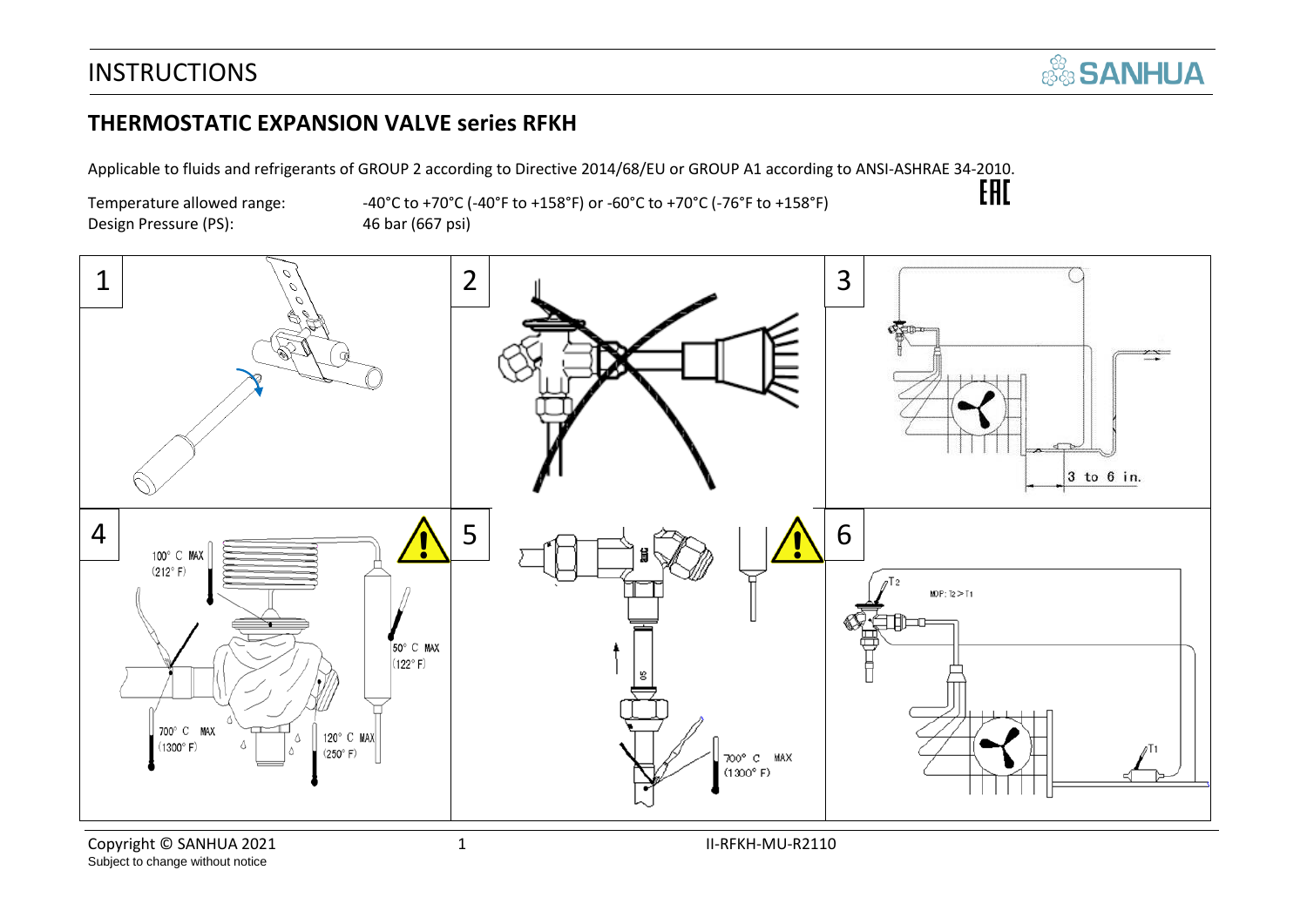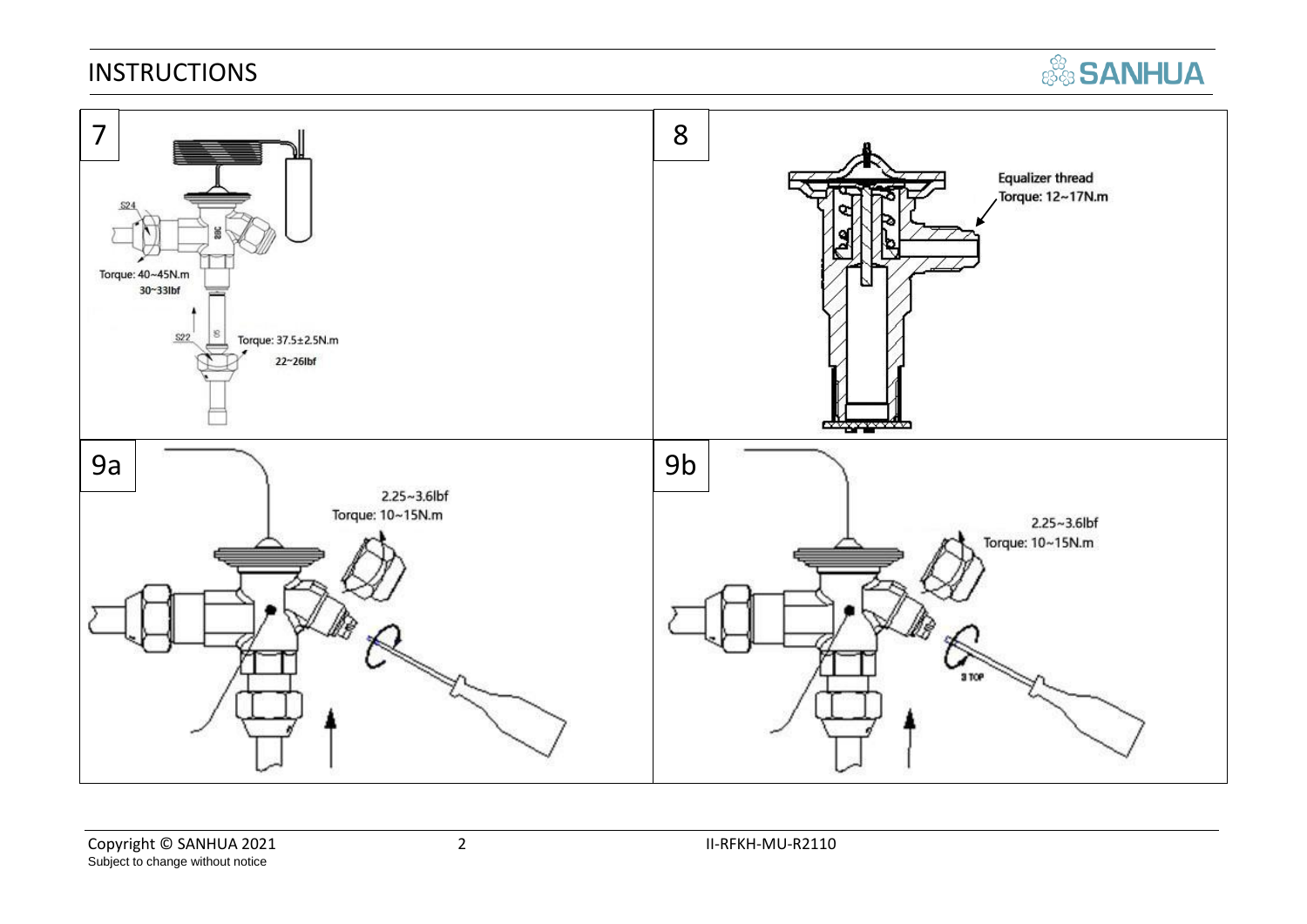

#### **Superheat variation for each turn in the supervention of the supervention of the Valve Installation**

|                     |                    |                          | Table 2                       |                                          |                               |                               |
|---------------------|--------------------|--------------------------|-------------------------------|------------------------------------------|-------------------------------|-------------------------------|
|                     | <b>Type</b>        | <b>MOP</b>               | Range of to<br>-40°C to +10°C | Range of t <sub>o</sub><br>-40°C to -5°C | Range of to<br>-40°C to -15°C | Range of to<br>-60°C to -25°C |
| <b>SH=SuperHeat</b> | Factory            | $\overline{\phantom{a}}$ | 5K                            | $\blacksquare$                           | ÷,                            | 5 K                           |
|                     | setting            | $\sqrt{ }$               | 4 K                           | 4K                                       | 4K                            | 4 K                           |
|                     | RFKH01             | ä,                       | 4 K                           | $\mathbf{r}$                             | $\mathbf{u}$                  | $\mathbb{L}^+$                |
|                     | RFKH01             | $\sqrt{ }$               | 4 K                           | 8 K                                      | 8 K                           | 8K                            |
|                     | RFKH02             | L.                       | 3.7K                          | $\overline{a}$                           | $\overline{a}$                | ä,                            |
|                     | RFKH02             | $\sqrt{ }$               | 3.7K                          | $\overline{\phantom{a}}$                 | ÷,                            | ÷,                            |
|                     | RFKH03             | $\overline{\phantom{a}}$ | 3 K                           | ÷,                                       | ÷,                            | $\overline{\phantom{0}}$      |
|                     | RFKH03             | $\sqrt{ }$               | 3 K                           | 8K                                       | 8 K                           | 8K                            |
|                     | RFKH04             | ÷.                       | 6 K                           | $\overline{a}$                           | $\overline{a}$                | ä,                            |
|                     | RFKH04             | $\sqrt{ }$               | 6 K                           | ÷,                                       | ÷,                            | ÷,                            |
|                     | RFKH05             | L,                       | 2.5K                          | ÷,                                       | ä,                            | $\overline{a}$                |
|                     | RFKH05             | $\sqrt{ }$               | 2.5K                          | 5 K                                      | 5 K                           | $\frac{1}{2}$                 |
| ∆SH / 360° *        | RFKH07             | $\overline{\phantom{a}}$ | 4 K                           | $\blacksquare$                           | $\blacksquare$                | ÷,                            |
| * SH variation for  | RFKH07             | $\sqrt{ }$               | 4 K                           | 8.5K                                     | 8.5K                          | ÷,                            |
| each turn           | RFKH08             | L.                       | 4 K                           | $\mathcal{L}^{\mathcal{A}}$              | $\overline{\phantom{a}}$      | ÷,                            |
|                     | RFKH08             | $\sqrt{ }$               | 4 K                           | 8K                                       | 8K                            | $\overline{a}$                |
|                     | RFKH10             | L.                       | 6K                            | ä,                                       | $\overline{a}$                | ä,                            |
|                     | RFKH10             | $\sqrt{ }$               | 6K                            | $\overline{\phantom{a}}$                 | ä,                            | ÷,                            |
|                     | RFKH11             | $\blacksquare$           | 3 K                           | ÷,                                       | ÷,                            | ÷,                            |
|                     | RFKH11             | $\sqrt{ }$               | 3 K                           | 8 K                                      | 8 K                           | 8 K                           |
|                     | RFKH14             | $\overline{a}$           | 6K                            | $\bar{\phantom{a}}$                      | $\overline{a}$                | $\overline{a}$                |
|                     | RFKH14             | $\sqrt{ }$               | 6K                            | $\blacksquare$                           | $\overline{\phantom{a}}$      | $\overline{\phantom{a}}$      |
|                     | RFKH <sub>20</sub> | ä,                       | 8.9K                          | ÷,                                       | $\overline{a}$                | $\overline{\phantom{0}}$      |
|                     |                    |                          |                               |                                          |                               |                               |
|                     |                    |                          |                               |                                          |                               |                               |





- 1. A: inlet B: outlet C: external equalizer
- 2. Flow direction from inlet A to outlet B
- 3. Preferably valve head upwards

#### **Bulb Mounting**



- 1. Preferably bulb mounting in horizontal orientation
- 2. Bulb and tube fully contacted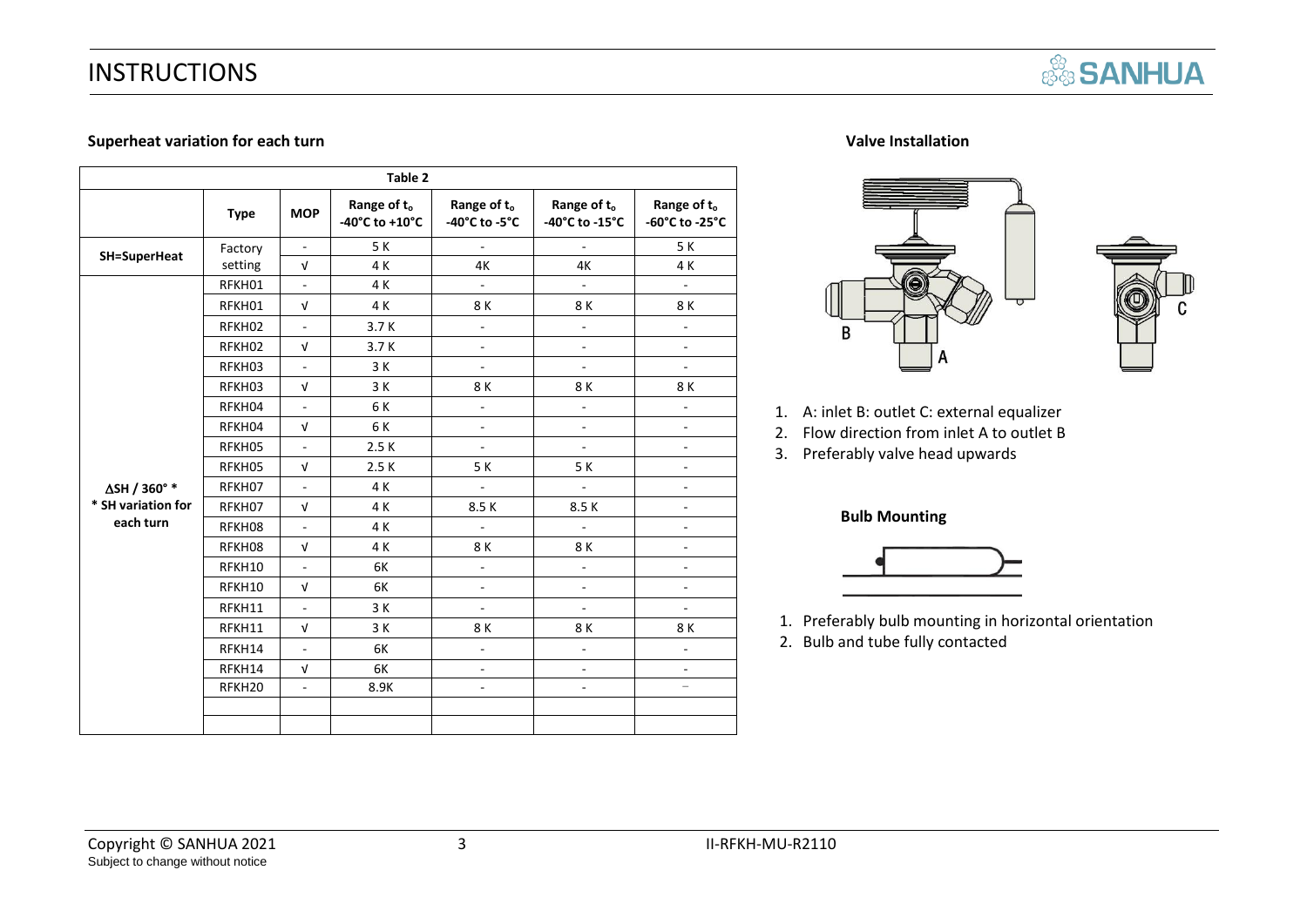|  | <b>SANHUA</b> |  |
|--|---------------|--|
|  |               |  |

|                |                      |                      |                                        |                   |                              |       |              |                              |                |              |              |              |              |              | Table 3a (SI) |
|----------------|----------------------|----------------------|----------------------------------------|-------------------|------------------------------|-------|--------------|------------------------------|----------------|--------------|--------------|--------------|--------------|--------------|---------------|
| Orifice        | <b>Valve Orifice</b> | <b>Valve Orifice</b> | Nominal Capacity <sup>1)</sup><br>[kW] |                   |                              |       |              |                              |                |              |              |              |              |              |               |
| <b>Number</b>  | <b>Model</b>         | Part Number          | <b>R22</b>                             | <b>R407C</b>      | <b>R404A</b><br><b>R507A</b> | R134a | <b>R410A</b> | <b>R407A</b><br><b>R407F</b> | <b>R448A</b>   | <b>R449A</b> | <b>R450A</b> | <b>R452A</b> | <b>R513A</b> | <b>R455A</b> | <b>R454c</b>  |
| 0X             | <b>RFKH-023-0X</b>   | 10202001702          | $\mathbf{1}$                           | $\mathbf{I}$<br>T | 0,7                          | 0,69  | 1,3          |                              | 1,1            | $\mathbf{1}$ | 0,6          | 0,8          | 0,6          | 0,6          | 0,6           |
| $\mathbf 0$    | RFKH-023-00          | 10202001002          | 1,9                                    | 2,1               | 1,4                          | 1,2   | 2,5          | 1,8                          | 2,1            | 2            | 1,1          | 1,5          | 1,0          | 1,3          | 1,2           |
| $\mathbf{1}$   | RFKH-023-01          | 10202001102          | 3,8                                    | 4                 | 2,8                          | 2,1   | 5            | 3,7                          | $\overline{4}$ | 4            | 1,9          | 3            | 1,8          | 2,5          | 2,4           |
| $\overline{2}$ | RFKH-023-02          | 10202001202          | 5,1                                    | 5,4               | 4                            | 2,7   | 6,2          | 5,1                          | 5              | 4,9          | 2,3          | 3,7          | 2,2          | 3,5          | 3,3           |
| 3              | RFKH-023-03          | 10202001302          | 8,6                                    | 9,2               | 6,8                          | 4,4   | 11,2         | 8,6                          | 8,9            | 8,8          | 4,2          | 6,7          | 4,0          | 6,0          | 5,8           |
| 4              | RFKH-023-04          | 10202001402          | 13,2                                   | 13,9              | 10,8                         | 6,5   | 17           | 13,4                         | 13,6           | 13,4         | 6,3          | 10,1         | 6,1          | 9,8          | 9,4           |
| 5              | RFKH-023-05          | 10202001502          | 18,1                                   | 18,5              | 14,1                         | 8,6   | 21,3         | 17,6                         | 17             | 16,8         | 7,9          | 12,7         | 7,6          | 12,6         | 12,1          |
| 6              | RFKH-023-06          | 10202001602          | 21,3                                   | 22,1              | 16,8                         | 10,3  | 26,8         | 21,2                         | 21,4           | 21,1         | 9,9          | 16           | 9,6          | 15,1         | 14,5          |

Nominal Capacity: RFKH, Temperature Range -40…+10°C (+14…+104°F)

#### Table 3b (IMPERIAL)

| Orifice<br><b>Number</b> | <b>Valve Orifice</b> | <b>Valve Orifice</b><br><b>Part Number</b> | Nominal Capacity <sup>1)</sup><br>[USRT] |              |                              |       |              |                              |              |              |              |              |              |              |              |
|--------------------------|----------------------|--------------------------------------------|------------------------------------------|--------------|------------------------------|-------|--------------|------------------------------|--------------|--------------|--------------|--------------|--------------|--------------|--------------|
|                          | Model                |                                            | <b>R22</b>                               | <b>R407C</b> | <b>R404A</b><br><b>R507A</b> | R134a | <b>R410A</b> | <b>R407A</b><br><b>R407F</b> | <b>R448A</b> | <b>R449A</b> | <b>R450A</b> | <b>R452A</b> | <b>R513A</b> | <b>R455A</b> | <b>R454C</b> |
| 0X                       | <b>RFKH-023-0X</b>   | 10202001702                                | 0,28                                     | 0,28         | 0,20                         | 0,20  | 0,37         | 0,28                         | 0,31         | 0,28         | 0,17         | 0,23         | 0,17         | 0,18         | 0,18         |
| 0                        | RFKH-023-00          | 10202001002                                | 0,54                                     | 0,60         | 0,40                         | 0,34  | 0,71         | 0,51                         | 0,60         | 0,57         | 0,31         | 0,43         | 0,28         | 0,36         | 0,35         |
|                          | RFKH-023-01          | 10202001102                                | 1,08                                     | 1,14         | 0,80                         | 0,60  | 1,42         | 1,05                         | 1,14         | 1,14         | 0,54         | 0,85         | 0,51         | 0,72         | 0,69         |
| $\overline{2}$           | RFKH-023-02          | 10202001202                                | 1,45                                     | 1,54         | 1,14                         | 0,77  | 1,76         | 1,45                         | 1,42         | 1,39         | 0,65         | 1,05         | 0,63         | 0,99         | 0,95         |
| 3                        | RFKH-023-03          | 10202001302                                | 2,45                                     | 2,62         | 1,93                         | 1,25  | 3,18         | 2,45                         | 2,53         | 2,50         | 1,19         | 1,91         | 1,14         | 1,70         | 1,6          |
| 4                        | RFKH-023-04          | 10202001402                                | 3,75                                     | 3,95         | 3,07                         | 1,85  | 4,83         | 3,81                         | 3,87         | 3,81         | 1,79         | 2,87         | 1,73         | 2,80         | 2,7          |
| 5                        | RFKH-023-05          | 10202001502                                | 5,15                                     | 5,26         | 4,01                         | 2,45  | 6,06         | 5,00                         | 4,83         | 4,78         | 2,25         | 3,61         | 2,16         | 3,60         | 3,4          |
| 6                        | RFKH-023-06          | 10202001602                                | 6,06                                     | 6,28         | 4,78                         | 2,93  | 7,62         | 6,03                         | 6,08         | 6,00         | 2,81         | 4,55         | 2,73         | 4,30         | 4,1          |

Note: 1) Nominal working conditions: Condensing temperature: 38°C (100°F); evaporating temperature: +4,4°C (40°F); Liquid temperature: 37°C (98°F) 2) R407C data based on dew point conditions

3) *Nominal capacity based on Static Superheat (SS) 5K(non-MOP) and 4K (MOP models); Opening Superheat (OS) 6K*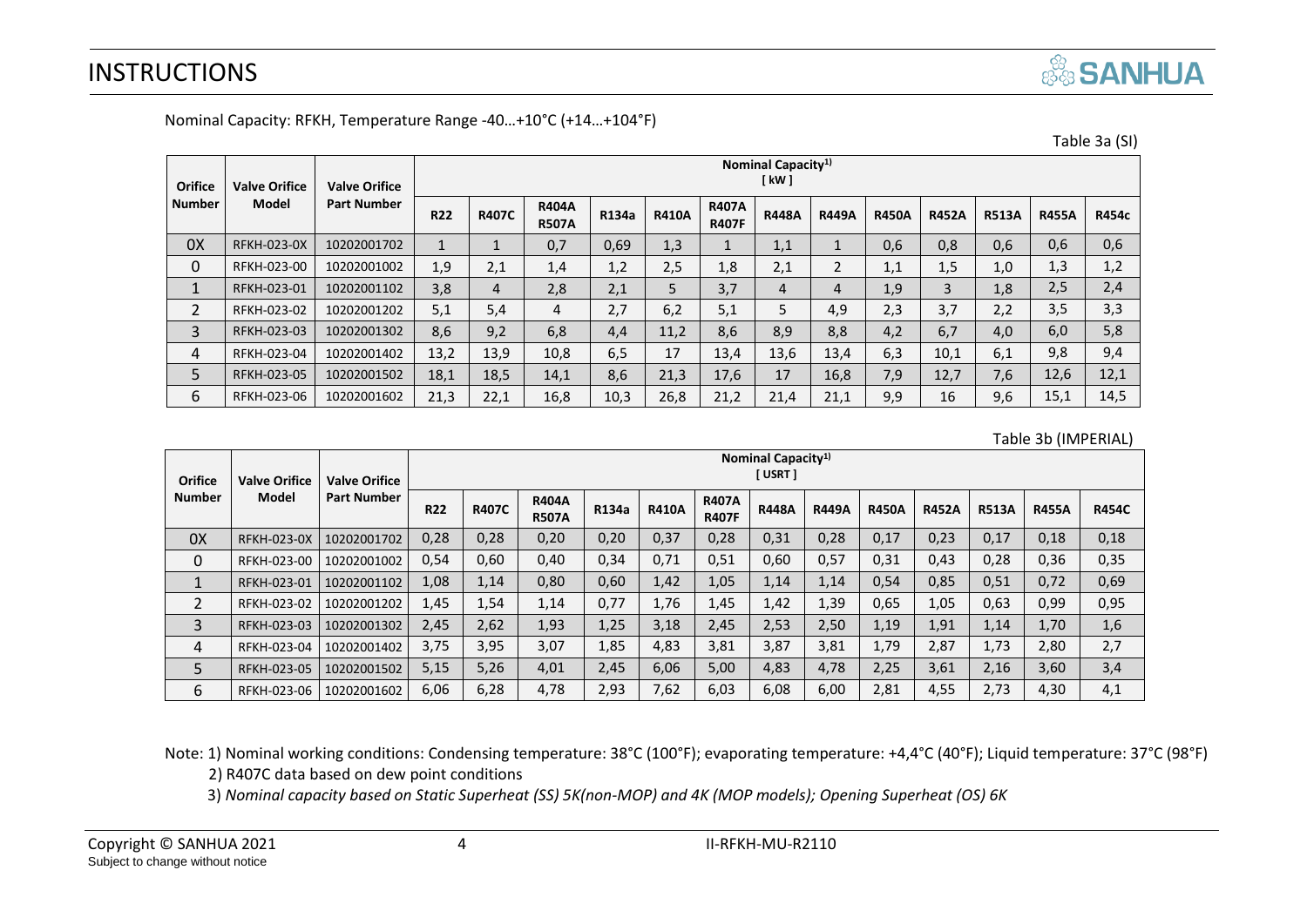|  | <b>SANHUA</b> |
|--|---------------|
|  |               |

| N<br>о.        | English                                                                                                                                                                                                                                                                                                                             | Français                                                                                                                                                                                                                                                                                                                                                           | Deutsch                                                                                                                                                                                                                                                                                                                                   | Italiano                                                                                                                                                                                                                                                                                                                                             | Español                                                                                                                                                                                                                                                                                                                                       | Russian                                                                                                                                                                                                                                                                                                                                | Chinese                                                                                                            | Polski                                                                                                                                                                                                                                                                                                                                                                            | Nederlands                                                                                                                                                                                                                                                                                                                                    | Português                                                                                                                                                                                                                                                                                                                                                                                  |
|----------------|-------------------------------------------------------------------------------------------------------------------------------------------------------------------------------------------------------------------------------------------------------------------------------------------------------------------------------------|--------------------------------------------------------------------------------------------------------------------------------------------------------------------------------------------------------------------------------------------------------------------------------------------------------------------------------------------------------------------|-------------------------------------------------------------------------------------------------------------------------------------------------------------------------------------------------------------------------------------------------------------------------------------------------------------------------------------------|------------------------------------------------------------------------------------------------------------------------------------------------------------------------------------------------------------------------------------------------------------------------------------------------------------------------------------------------------|-----------------------------------------------------------------------------------------------------------------------------------------------------------------------------------------------------------------------------------------------------------------------------------------------------------------------------------------------|----------------------------------------------------------------------------------------------------------------------------------------------------------------------------------------------------------------------------------------------------------------------------------------------------------------------------------------|--------------------------------------------------------------------------------------------------------------------|-----------------------------------------------------------------------------------------------------------------------------------------------------------------------------------------------------------------------------------------------------------------------------------------------------------------------------------------------------------------------------------|-----------------------------------------------------------------------------------------------------------------------------------------------------------------------------------------------------------------------------------------------------------------------------------------------------------------------------------------------|--------------------------------------------------------------------------------------------------------------------------------------------------------------------------------------------------------------------------------------------------------------------------------------------------------------------------------------------------------------------------------------------|
| $\mathbf{1}$   | Fix the bulb on the<br>pipe (suction line)<br>using a clamp as<br>shown in the picture                                                                                                                                                                                                                                              | Fixer le bulbe sur la<br>ligne d'aspiration en<br>utilisant un collier<br>comme montré sur le<br>schéma                                                                                                                                                                                                                                                            | Thermofühler mit einer<br>Schelle gemäß Bild am<br>Saugleitungsrohr<br>befestigen.                                                                                                                                                                                                                                                        | Fissare il bulbo sul tubo<br>della linea di<br>aspirazione usando un<br>morsetto come in figura                                                                                                                                                                                                                                                      | Fijar el bulbo en el<br>tubo de la línea de<br>aspiración usando una<br>abrazadera como en<br>la figura.                                                                                                                                                                                                                                      | Используя<br>фиксирующую ленту,<br>установите<br>термобаллон на<br>трубу.                                                                                                                                                                                                                                                              | 使用如图中所<br>示的螺丝钳固<br>定在管路上<br>(吸气管路)                                                                                | Bevestig de gloeilamp op<br>de buis (aanzuigleiding)<br>met behulp van een klem<br>zoals weergegeven op de<br>afbeelding.                                                                                                                                                                                                                                                         | Zainstaluj czujnik na<br>rurze (linia ssania) przy<br>pomocy zacisku zgodnie<br>z tym, co pokazano na<br>ilustracji.                                                                                                                                                                                                                          | Fixe o sensor térmico à<br>tubagem (linha de<br>sucção) através de uma<br>abraçadeira, conforme<br>apresentado na<br>imagem                                                                                                                                                                                                                                                                |
| $\overline{2}$ | Respect the correct<br>installing position in<br>the plant admitted for<br>the thermostatic<br>expansion valve (TEV).<br>Evaporators with<br>liquid distributors<br>need TEV with<br>external equalization<br>(fig.A)                                                                                                               | Positionner<br>correctement la<br>vanne d'expansion<br>thermostatique dans<br>l'installation. Les<br>évaporateurs avec<br>distributeurs ont<br>besoin de TEV avec<br>égalisation externe                                                                                                                                                                           | Korrekte Einbaulage des<br>thermostatischen<br>Expansionsventiles (TEV)<br>innerhalb der Anlage<br>beachten. Verdampfer<br>mit Flüssigkeitsverteiler<br>benötigen TEV mit<br>externem<br>Druckausgleich                                                                                                                                   | Rispettare la corretta<br>posizione di<br>installazione<br>nell'impianto ammessa<br>per la valvola di<br>espansione<br>termostatica (TEV). Gli<br>evaporatori con<br>distributore di liquido<br>necessitano di una TEV<br>con equalizzazione<br>esterna                                                                                              | Respetar la posición<br>correcta de instalación<br>en el equipo admitido<br>por la válvula de<br>expansión<br>termostática (TEV).<br>Los evaporadores con<br>distribuidor de líquido<br>necesitan una TEV con<br>igualación externa                                                                                                           | Выбирайте<br>правильное<br>расположение ТРВ в<br>холодильной<br>системе. Для<br>испарителей с<br>распределителем<br>жидкости<br>применяйте ТРВ с<br>внешним<br>выравниванием.                                                                                                                                                          | 注意正确的安<br>装位置在机组<br>上,蒸发器带<br>有分液器要求<br>膨胀阀外平衡<br>连接(图A)                                                           | Respecteer de juiste<br>montagepositie in de<br>installatie die is<br>toegestaan voor het<br>thermostatisch<br>expansieventiel (TEV).<br>Voor verdampers met<br>vloeistofverdelers is een<br>TEV met externe<br>egalisatie vereist (fig. A).                                                                                                                                      | Sprawdź, czy pozycja<br>instalacji<br>termostatycznego<br>zaworu rozprężnego jest<br>prawidłowa. Parowniki z<br>rozdzielaczami cieczy<br>wymagają instalacji<br>termostatycznego<br>zaworu rozprężnego z<br>zewnętrznym<br>wyrównaniem                                                                                                        | Respeite a posição<br>correta de instalação<br>admitida da válvula de<br>expansão termostática<br>(TEV) no sistema. Os<br>evaporadores com<br>distribuidores de<br>líquido precisam de<br>uma TEV com<br>equalização externa<br>(fig. A)                                                                                                                                                   |
| 2 <sub>b</sub> | Tip: in order to avoid<br>any damage to the<br>membrane due to<br>metal impurities, it is<br>recommended to use<br>a strainer with Mesh<br>80 or 100 at the valve<br>inlet. In addition,<br>installation downward<br>inlet and horizontal<br>outlet is preferable.                                                                  | Astuce : afin d'éviter<br>tout<br>endommagement de<br>la membrane dû aux<br>impuretés<br>métalliques, il est<br>recommandé<br>d'utiliser un filtre<br>avec Mesh 80 ou 100<br>à l'entrée de la<br>vanne. De plus, une<br>installation en entrée<br>vers le bas et en<br>sortie horizontale est<br>préférable.                                                       | Tipp: Um die<br>Beschädigungen der<br>Membran durch<br>metallische<br>Fremdkörper zu<br>vermeiden, es ist<br>empfohlen, am<br>Ventileintritt ein Sieb<br>mit Mesh von 80 oder<br>100 zu verwenden.<br>Außerdem ist die<br>Installation mit dem<br>Eintritt nach unten und<br>dem Austritt horizontal<br>bevorzugt.                        | Suggerimento: al fine di<br>evitare danneggiamenti<br>della membrana a<br>causa di impurità<br>metalliche si consiglia<br>l'adozione di un filtro a<br>rete con Mesh 80 o 100<br>all'ingresso della<br>valvola. E' da preferirsi<br>l'installazione con<br>ingresso dal basso e<br>uscita orizzontale.                                               | Consejo: para evitar<br>daños en la<br>membrana por<br>impurezas metálicas,<br>se recomienda utilizar<br>un filtro de malla con<br>Malla 80 o 100 en la<br>entrada de la válvula.<br>Es preferible la<br>instalación con<br>entrada inferior y<br>salida horizontal.                                                                          | Для избежание<br>повреждения<br>мембраны из-за<br>попадания<br>металлической<br>стружки советуем<br>использовать на<br>входе клапана<br>механический<br>фильтр-сетку с<br>размером 80 или 100<br>Mesh.<br>Предпочтительнее<br>установка клапана с<br>вертикальным<br>положением<br>входного патрубка и<br>горизонтальным<br>выходного. | 提示: 为避免<br>金属杂质对膜<br>片造成任何损<br>坏,建议在阀<br>门入口处使用<br>80 或 100 目数<br>的过滤器。此<br>外,最好安装<br>入口为向下和<br>出口为水平              | Wskazówka: Aby uniknąć<br>uszkodzenia membrany z<br>powodu metalowych<br>zanieczyszczń, zaleca się<br>zainstalowanie filtru z<br>siatka 80 lub 100 na<br>przed tubą wejściową<br>zaworu. Dodatkowo<br>sugeruje się instalacje<br>tuby wejściowej<br>skierowanej w dół, a<br>wyjściowej skierowanej<br>poziomo                                                                     | Tip: Om beschadiging<br>van het membraan door<br>metaalverontreiniginge<br>n te voorkomen, wordt<br>aanbevolen bij de inlaat<br>van het ventiel een zeef<br>met Mesh 80 of 100 te<br>gebruiken. Bovendien<br>heeft installatie van<br>neerwaartse inlaat en<br>horizontale uitlaat de<br>voorkeur.                                            | Dica: para evitar<br>quaisquer danos na<br>membrana devido a<br>impurezas metálicas,<br>recomenda-se a<br>utilização de um filtro<br>de rede 80 ou 100 na<br>entrada da válvula.<br>Além disso, é preferível<br>a instalação no sentido<br>descendente na<br>entrada e na horizontal<br>na saída.                                                                                          |
| 3              | Install the bulb on the<br>suction line according<br>to the position shown<br>in the picture. Respect<br>the minimum length L<br>(vertical distance<br>between the valve and<br>the liquid distributor).<br>It must be $L > 7 \times D$<br>(D= pipe diameter).<br>Install the bulbe close<br>to the evaporator<br>(from 3 to 6 in.) | Installer le bulbe sur<br>la ligne d'aspiration<br>selon la position<br>indiquée sur le<br>schéma. Respecter la<br>distance minimum L<br>(distance verticale<br>entre la vanne et le<br>distributeur). Elle<br>doit respecter la<br>règle L > 7xD (où D<br>est le diamètre du<br>tube cuivre). Installer<br>le bulbe près de<br>l'évaporateur (de 3 à<br>6 pouces) | Thermofühler gemäß<br>Bild an der Saugleitung<br>befestigen. Minimalen<br>Abstand L einhalten<br>(vertikaler Abstand<br>zwischen Ventil und<br>Flüssigkeitsverteiler). Es<br>muss $L > 7 \times D$ (D=<br>Rohrdurchmesser)<br>eingehalten werden.<br>Den Fühler nahe am<br>Verdampfer montieren<br>(von 3 bis 6 in.; von 75<br>bis 150mm) | Installare il bulbo sulla<br>linea di aspirazione<br>secondo la posizione<br>mostrata in figura.<br>Rispettare la lunghezza<br>minima L (distanza<br>verticale fra la valvola e<br>il distributore di<br>liquido). Deve essere<br>$L > 7 \times D$ (D= diametro<br>del tubo). Installare il<br>bulbo vicino<br>all'evaporatore (da 3 a<br>6 pollici) | Instalar el bulbo en la<br>línea de aspiración<br>según la posición<br>mostrada en la figura.<br>Respetar la longitud<br>mínima L (Distancia<br>vertical entre la<br>válvula y el<br>distribuidor de<br>líquido). Debe ser<br>L>7 x D(D= diámetro)<br>del tubo). Poner el<br>tubo cerca de la salida<br>del evaporador (de 3<br>a 6 pulgadas) | Установите<br>термобаллон на<br>линию всасывания<br>как указано на<br>рисунке, с учетом<br>минимального<br>расстояния от ТРВ до<br>распределителя<br>жидкости (L > 7 х D,<br>где D-диаметр<br>трубки).<br>Рекомендуемое<br>расстояние до<br>испарителя от 3 до 6<br>дюймов                                                             | 按照图示位置<br>将螺栓安装在<br>吸气管路上,<br>注意最小长度 L<br>(阀和分液器<br>之间的垂直距<br>离)L必须大于<br>7 倍 D (D 为管<br>路直径)感温<br>包靠近蒸发器<br>(从3到6) | Bevestig de gloeilamp op<br>de aanzuigleiding<br>overeenkomstig de<br>positie zoals<br>weergegeven op de<br>afbeelding. Respecteer de<br>minimumlengte L (de<br>verticale afstand tussen<br>het ventiel en de<br>vloeistofverdeler. Deze<br>moet $L > 7 \times D$ (D=<br>leidingdiameter) zijn.<br>Monteer de gloeilamp in<br>de buurt van de<br>verdamper (van 3 tot 6<br>inch). | Zainstaluj czujnik na linii<br>ssania zgodnie z pozycją<br>pokazana na ilustracji.<br>Sprawdź, czy minimalna<br>odległość L została<br>zachowana (odległość<br>pionowa pomiędzy<br>zaworem a<br>rozdzielaczem cieczy).<br>Musi ona wynosić L > 7<br>x D (D=szerokość rury).<br>Zainstaluj czujnik w<br>pobliżu parownika (od 3<br>do 6 cali). | Instale o sensor térmico<br>na linha de sucção de<br>acordo com a posição<br>apresentada na<br>imagem. Respeite o<br>comprimento mínimo L<br>(distância vertical entre<br>a válvula e o<br>distribuidor de líquido).<br>O comprimento deve<br>ser $L > 7 \times D$ (D =<br>diâmetro da tubagem).<br>Instale o sensor térmico<br>junto ao evaporador<br>(entre 3 a 6 pol. [75 a<br>150 mm]) |

Copyright © SANHUA 2021 5 II-RFKH-MU-R2110 Subject to change without notice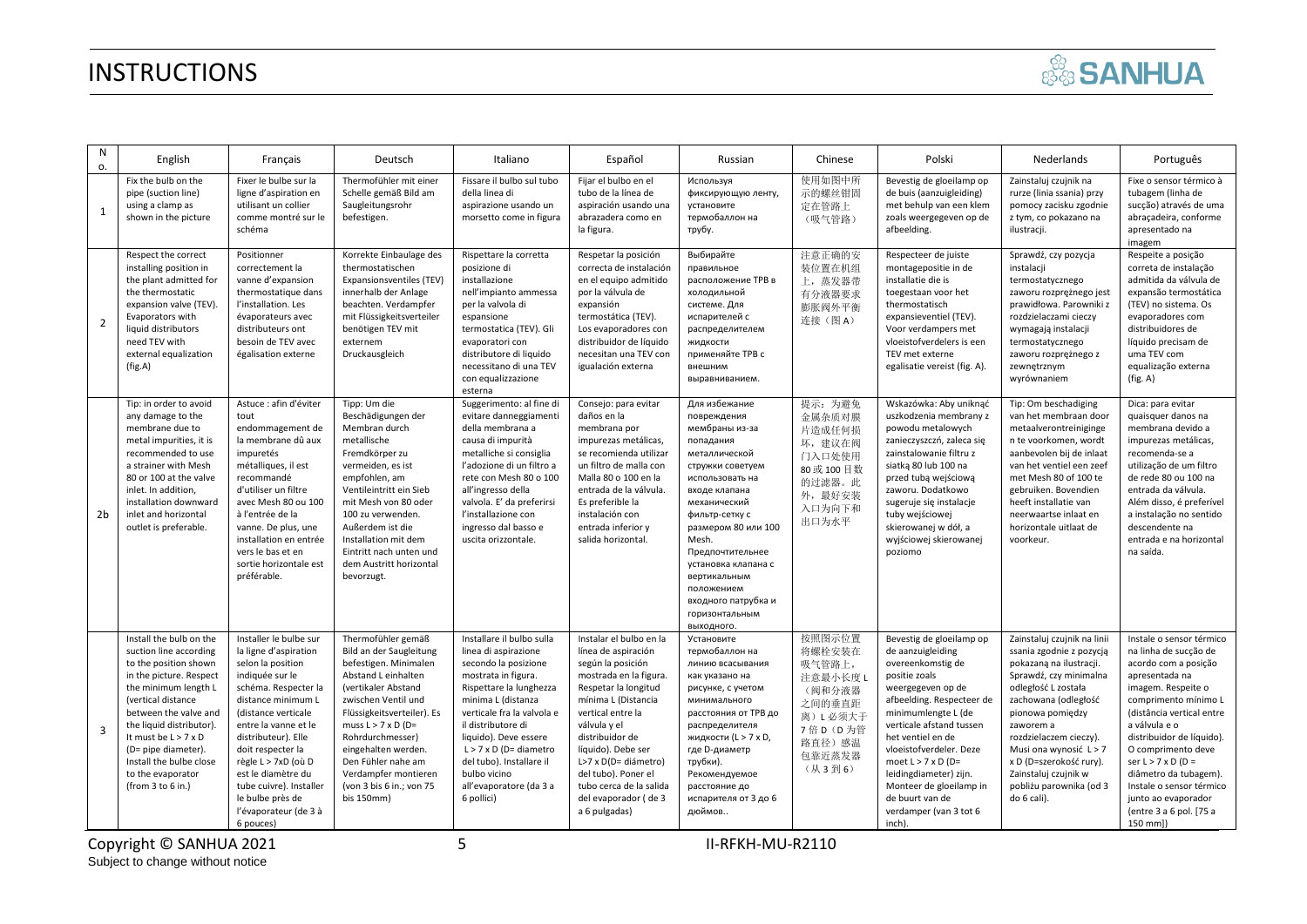# **SANHUA**

| $\overline{4}$ | <b>SOLDER VERSION:</b><br>Braze inlet, outlet and<br>(if present) external<br>equalization<br>connections of TEV<br>using specific alloy<br>(SilFos 15). Use a wet<br>rag on the valve<br>during the brazing<br>process | <b>VERSION A BRASER:</b><br><b>Braser</b> les<br>connections<br>d'entrée, de sortie<br>et (si présent)<br>d'égalisation<br>externe en utilisant<br>un alliage spécifique<br>(type SilFos 15).<br>Placer un chiffon<br>mouillé sur le corps<br>de la vanne pendant<br>le brasage. | LÖTVERSION: Eingang,<br>Ausgang und (falls<br>vorhanden) externen<br>Ausgleich einlöten unter<br>Verwendung spezieller<br>Legierung (SilFos 15).<br>Während des<br>Lötvorgangs das Ventil<br>mit nassem Lappen<br>umwickeln. | <b>VERSIONE A SALDARE:</b><br>Brasare le connessioni<br>di ingresso, uscita e (se<br>presente) di<br>equalizzazione usando<br>una lega specifica<br>(SilFos 15). Usare uno<br>straccio bagnato sulla<br>valvola durante il<br>processo di brasatura. | <b>VERSION SOLDAR:</b><br>Soldar las conexiones<br>de entrada, salida y (si<br>presente) de la<br>igualación usando una<br>aleación específica<br>(SilFos 15). Poner un<br>paño húmedo encima<br>de la válvula durante el<br>proceso de soldadura. | ПАТРУБКИ ПОД<br>ПАЙКУ:<br>При пайке патрубков<br>(входного, выходного<br>и, при наличии,<br>внешнего<br>выравнивания)<br>пользуйтесь припоем<br>(SilFos 15). Защитите<br>вентиль от перегрева<br>мокрой ветошью. | 焊接类型: 使用<br>特殊合金<br>(SilFos 15)焊<br>接进口, 出口和<br>外平衡管 (如果<br>有),焊接过程<br>中使用湿布保护 | SOLDEERVERSIE: Soldeer<br>inlaat, uitlaat en (indien<br>aanwezig) externe<br>vereffeningsaansluitingen<br>van TEV met behulp van<br>een specifieke<br>legering(SilFos 15).<br>Gebruik tijdens het<br>soldeerproces een natte<br>doek op het ventiel. | WERSJA LUTOWANA:<br>Przylutuj na twardo<br>wlot, wylot i przyłącza<br>zewnętrznego<br>wyrównania<br>termostatycznego<br>zaworu rozprężnego,<br>używając specjalnego<br>cynku (SilFos 15). Użyj<br>mokrej ściereczki na<br>zaworze podczas<br>lutowania. | VERSÃO SOLDADA:<br>Solde a entrada, a<br>saída e as ligações de<br>equalização externa<br>da TEV (se<br>existentes) através<br>de uma liga<br>específica (SilFos 15).<br>Utilize um pano<br>molhado na válvula<br>durante o processo<br>de soldadura |
|----------------|-------------------------------------------------------------------------------------------------------------------------------------------------------------------------------------------------------------------------|----------------------------------------------------------------------------------------------------------------------------------------------------------------------------------------------------------------------------------------------------------------------------------|------------------------------------------------------------------------------------------------------------------------------------------------------------------------------------------------------------------------------|------------------------------------------------------------------------------------------------------------------------------------------------------------------------------------------------------------------------------------------------------|----------------------------------------------------------------------------------------------------------------------------------------------------------------------------------------------------------------------------------------------------|------------------------------------------------------------------------------------------------------------------------------------------------------------------------------------------------------------------|--------------------------------------------------------------------------------|------------------------------------------------------------------------------------------------------------------------------------------------------------------------------------------------------------------------------------------------------|---------------------------------------------------------------------------------------------------------------------------------------------------------------------------------------------------------------------------------------------------------|------------------------------------------------------------------------------------------------------------------------------------------------------------------------------------------------------------------------------------------------------|
| -5             | THREAD VERSION:<br>Braze the inlet<br>connection to a<br>solder adaptor using<br>specific alloy (SilFos<br>15). Insert into the<br>body valve the<br>internal orifice                                                   | <b>VERSION A VISSER:</b><br>Braser la connection<br>d'entrée à un<br>adaptateur à souder<br>en utilisant un<br>alliage spécifique<br>(type SilFos 15).<br>Insérer l'orifice<br>interne dans le<br>corps de la vanne.                                                             | <b>GEWINDEVERSION:</b><br>Eingangsverbindung mit<br>einem Lötadapter<br>verlöten unter<br>Verwendung spezieller<br>Legierung (SilFos 15). Die<br>interne Düse in das<br>Ventilgehäuse einfügen.                              | <b>VERSIONE AD</b><br>AVVITARE Brasare la<br>connessione di<br>ingresso ad un<br>adattatore a saldare<br>usando una lega<br>specifica (SilFos 15).<br>Inserire nel corpo<br>valvola l'orificio<br>interno.                                           | <b>VERSION ROSCAR:</b><br>Soldar la conexión<br>roscada a un<br>adaptador a soldar<br>usando una aleación<br>específica (SilFos 15).<br>Introducir el orificio<br>interno en el cuerpo de<br>la válvula.                                           | <b>РЕЗЬБОВЫЕ</b><br>ПАТРУБКИ:<br>При пайке<br>переходника<br>пользуйтесь припоем<br>(SilFos 15).<br>Установите<br>клапанный узел в<br>корпус клапана.                                                            | 螺纹类型: 将焊<br>接接头与进口段<br>用特殊合金<br>(SilFos 15) 将<br>阀芯插入阀体中                       | SCHROEFDRAADVERSIE:<br>Soldeer de<br>inlaataansluiting op een<br>soldeeradapter met<br>behulp van een<br>specifieke legering<br>(SilFos 15). Plaats de<br>interne opening in de<br>behuizing van het ventiel                                         | WERSJA GWINTOWANA:<br>Przylutuj na twardo<br>przyłącze wlotu do<br>adaptera, używając<br>specjalnego cynku<br>(SilFos 15). Wprowadź<br>do wewnętrznego<br>otworu w korpusie<br>zaworu.                                                                  | VERSÃO ROSCADA:<br>Solde a ligação da<br>entrada a um<br>adaptador de<br>soldadura através de<br>uma liga específica<br>(SilFos 15). Insira o<br>bocal interno no<br>corpo da válvula                                                                |
| 6              | Tighten the adaptor<br>to the thread<br>connection respecting<br>the torque values<br>$(37.5 \pm 2.5 N.m).$<br>ATTENTION: use the<br>two wrenches.                                                                      | Serrer l'adaptateur<br>sur la connection<br>vissée en respectant<br>les valeurs de<br>couples<br>$(37.5 \pm 2.5 N.m).$<br><b>ATTENTION: Utiliser</b><br>2 clés de serrage.                                                                                                       | Den Adapter mit der<br>Gewindeverbindung<br>befestigen unter<br>Berücksichtigung der<br>Drehmomente<br>$(37.5 \pm 2.5N. m).$<br>ACHTUNG: Zwei Schlüssel<br>benutzen.                                                         | Serrare l'adattatore<br>alla connessione<br>filettata rispettando i<br>valori di coppia<br>riportati<br>$(37.5 \pm 2.5 N.m).$<br>ATTENZIONE: usare le<br>due chiavi.                                                                                 | Ajustar el adaptador a<br>la conexión roscada<br>repetando los valores<br>de Par de Ajuste<br>$(37.5 \pm 2.5 N.m).$<br>ATENCION: Usar las<br>dos llaves.                                                                                           | Затяните гайку<br>переходника не<br>превышая<br>допустимого усилия.<br><b>ВНИМАНИЕ</b><br>$(37.5 \pm 2.5 N.m):$<br>используйте два<br>гаечных ключа.                                                             | 将接头与螺纹连<br>接端拧紧注意扭<br>矩<br>$(37.5 \pm 2.5 N.m),$<br>注意: 使用两个<br>扳手             | Draai de adapter op de<br>schroefverbinding aan<br>met inachtneming van de<br>aanhaalmomenten<br>(37.5±2.5N.m). LET OP:<br>gebruik de twee sleutels.                                                                                                 | Dokręć adapter do<br>przyłącza gwintowanego<br>zgodnie z wartością<br>momentu dokręcania<br>(37.5±2.5N.m). UWAGA!<br>Użyj dwóch kluczy.                                                                                                                 | Aperte o adaptador à<br>ligação roscada,<br>respeitando os<br>valores de binário<br>indicados (37,5±2,5<br>N.m). ATENÇÃO:<br>utilize as duas<br>chaves.                                                                                              |
| $\overline{7}$ | After the TEV<br>installation, check<br>that: the temperature<br>of thermo head (t2)<br>must be bigger than<br>the evaporator outlet<br>temperature $(t1 =$<br>temperature<br>measured by the<br>bulb)                  | Après avoir installé<br>la vanne, vérifier<br>que la température<br>d'entrée de<br>l'évaporateur (t2)<br>est supérieure à la<br>température de<br>sortie de<br>l'évaporateur (t1<br>mesurée par le<br>bulbe)                                                                     | Nach Installation des TEV<br>sicherstellen, dass die<br>Thermokopftemperatur<br>(t2) höher ist als die<br>Verdam-<br>pferaustrittstemperatur<br>(t1 = vom Fühler<br>gemessene Temperatur).                                   | Dopo l'installazione<br>della TEV controllare<br>che: la temperatura di<br>ingresso<br>all'evaporatore (t2)<br>deve essere maggiore<br>della temperatura di<br>uscita dall'evaporatore<br>$(t1 = temperature)$<br>misurata dal bulbo)                | Después de la<br>instalación de la TEV,<br>comprobar que: la<br>temperatura de la<br>cabeza de la válvula<br>(t2) ha de ser mayor<br>que la temperatura de<br>salida ( $t1 =$<br>temperatura medida<br>por el bulbo).                              | После установки ТРВ<br>удостоверьтесь, что<br>температура<br>термоголовки (t2)<br>выше температуры<br>на выходе из<br>испарителя<br>(t1=температура<br>термобаллона).                                            | 当阀安装完成<br>后, 检查热力头<br>的温度 (t2) 必<br>须高于蒸发器出<br>口温度 (t1 为感<br>温包测量温度)           | Controleer na de TEV-<br>installatie dat: de<br>temperatuur van de<br>thermische kop (t2)<br>groter moet zijn dan de<br>uitlaattemperatuur van<br>de verdamper ( $t1 =$<br>temperatuur gemeten<br>door de gloeilamp).                                | Po instalacji<br>termostatycznego<br>zaworu rozprężnego<br>sprawdź, czy:<br>Temperatura głowicy<br>(t2) jest wyższa niż<br>temperatura parownika<br>na wylocie (t1 =<br>temperatura zmierzona<br>przez czujnik).                                        | Após a instalação da<br>TEV, certifique-se de<br>que: a temperatura<br>da cabeça térmica<br>(t2) deve ser<br>superior à<br>temperatura de<br>saída do evaporador<br>$(t1 = temperature)$<br>medida pelo sensor<br>térmico)                           |
| 8              | Factory presetting of<br>TEV (with or without<br>MOP) is just provided<br>on standard products.<br>It is possible to<br>customize the<br>superheat value<br>$(\Delta$ Tsh) setting:                                     | Le préréglage<br>d'usine des TEV<br>(avec ou sans MOP)<br>est uniquement<br>effectué sur les<br>composants<br>standards. Il est<br>possible de<br>personnaliser la<br>valeur de<br>désurchauffe (ATsh)                                                                           | Werkseinstellung von TEV<br>(mit oder ohne MOP)<br>wird nur bei<br>Standardprodukten<br>vorgenommen.<br>Kundenspezifische<br>Einstellung der<br>Überhitzung (∆Tsh) ist<br>möglich:                                           | Nei prodotti standard<br>è fornito un pre-<br>settaggio di fabbrica<br>della TEV (con o senza<br>MOP). E' possibile<br>personalizzare il<br>settaggio del<br>surriscaldamento<br>$\Delta$ Tsh:                                                       | El producto estándar<br>de la TEV ( con o sin<br>MOP) lleva un ajuste<br>de fábrica. Es posible<br>personalizar el ajuste<br>del<br>supercalentamiento<br>$\Delta$ Tsh:                                                                            | ТРВ (с МОР и без<br>МОР) поставляется с<br>заводской<br>настройкой<br>перегрева. Величину<br>перегрева (ATsh)<br>можно изменить:                                                                                 | TEV 出厂设置<br>(有或无 MOP<br>功能) 仅对标准<br>品提供。可以自<br>定义过热度值<br>$(\Delta$ Tsh)        | Fabrieksinstelling van<br>TEV (met of zonder MOP)<br>is alleen voorzien op<br>standaardproducten. Het<br>is mogelijk om de<br>instelling van de waarde<br>van oververhitting (Tsh)<br>aan te passen:                                                 | Ustawienia fabryczne<br>termostatycznego<br>zaworu rozprężnego<br>(wyposażonego lub<br>niewyposażonego w<br>MOP) są dostępne dla<br>produktów<br>standardowych. Można<br>dostosować wartość<br>cieczy przegranej (Tsh):                                 | A predefinição de<br>fábrica da TEV (com<br>ou sem MOP) só é<br>fornecida nos<br>produtos padrão. É<br>possível personalizar<br>a definição do valor<br>de<br>sobreaquecimento<br>(LTsh):                                                            |